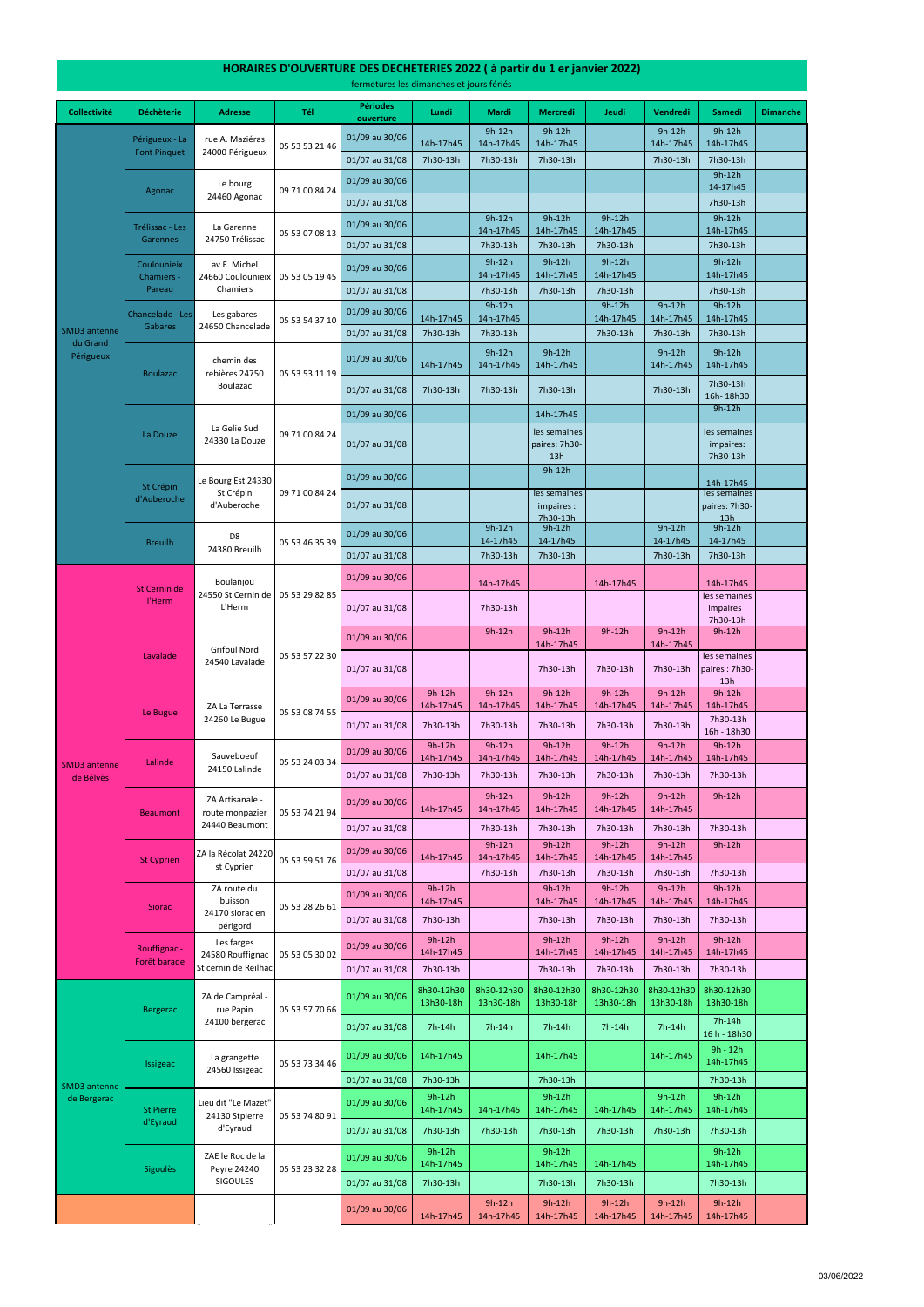#### **Collectivité Déchèterie Adresse Tél Périodes ouverture Lundi Mardi Mercredi Jeudi Vendredi Samedi Dimanche** Ménesplet 01/07 au 31/08 les semaines paires : 7h30- 13h 7h30-13h 7h30-13h 7h30-13h 7h30-13h 7h30-13h 01/09 au 30/06 9h-12h 14h-17h45 9h-12h 14h-17h45 14h-17h45 01/07 au 31/08 **7h30-13h 7h30-13h** 7h30-13h les semaines paires 7h30- 13h 01/09 au 30/06 9h-12h 14h-17h45 9h-12h 14h-17h45 9h-12h 14h-17h45 9h-12h 14h-17h45 9h-12h 14h-17h45 9h-12h 14h-17h45 01/07 au 31/08 7h30-13h 7h30-13h 7h30-13h 7h30-13h 7h30-13h 7h30-13h 16h-18h30 01/09 au 30/06 9h-12h 14h-17h45 9h-12h 14h-17h45 14h-17h45 01/07 au 31/08 **7h30-13h 1200-13h** 7h30-13h les semaines paires 7h30- 13h 01/09 au 30/06 9h-12h 14h-17h45 9h-12h 14h-17h45 9h-12h 01/07 au 31/08 7h30-13h <br>
7h30-13h les semaines impaires 7h30-13h 01/09 au 30/06 9h-12h 9h-12h 9h-12h 14h-17h45 9h-12h 14h-17h45 9h-12h 01/07 au 31/08 les semaines impaires 7h30-13h 7h30-13h 7h30-13h les semaines impaires 7h30-13h 01/09 au 30/06 9h-12h 14h-17h45 9h-12h 14h-17h45 9h-12h 14h-17h45 9h-12h 14h-17h45 9h-12h 14h-17h45 9h-12h 14h-17h45 01/07 au 31/08 7h30-13h 7h30-13h 7h30-13h 7h30-13h 7h30-13h 7h30-13h 01/09 au 30/06 9h-12h 14h-17h45 9h-12h 14h-17h45 9h-12h 14h-17h45 9h-12h 14h-17h45 9h-12h 14h-17h45 9h-12h 14h-17h45 01/07 au 31/08 7h30-13h 7h30-13h 7h30-13h 7h30-13h 7h30-13h 7h30-13h 16h-18h30 01/09 au 30/06 9h-12h 14h-17h45 9h-12h 14h-17h45 9h-12h 14h-17h45 9h-12h 14h-17h45 9h-12h 14h-17h45 9h-12h 14h-17h45 01/07 au 31/08 7h30-13h 7h30-13h 7h30-13h 7h30-13h 7h30-13h 7h30-13h 16h-18h30 01/09 au 30/06 9h-12h 14h-17h45 9h-12h 14h-17h45 9h-12h 14h-17h45 01/07 au 31/08 7h30-13h | 7h30-13h | 7h30-13h | 7h30-13h 01/09 au 30/06 9h-12h 14h-17h45 9h-12h 14h-17h45 9h-12h 14h-17h45 01/07 au 31/08 7h30-13h 7h30-13h 7h30-13h 7h30-13h 7h30-13h St front sur Nizonne Bois des charrets 24300 St Front sur nizonne 05 53 56 63 83 **8h-16h 8h-16h 8h-16h 8h-16h 8h-16h 8h-16h** 8h-12h St Pardoux la Rivière Les Bessoulignas 24470 st pardoux 06 14 65 29 79 8h-12h 8h-17h 8h-17h 8h-17h 8h-12h Piégut Pluviers Lieu dit "La Lègue" 24360 Piégut Pluviers 06 27 89 73 85 Station Castle 1 8h-17h 8h-17h 8h-17h 8h-17h 8h-17h 8h-12h 8h-12h **Mareuil** CHEZ NOAILLAC 24340 VIEUX MAREUIL 06 15 70 78 21 **8h-17h 8h-17h 8h-17h 8h-17h 8h-17h** 8h-12h 8h-12h Brantôme Puy Laurent 24310 Brantôme 05 53 35 01 12 9h-12h 14h-17h 9h-12h 14h-17h 9h-12h 14h-17h 9h-12h 14h-17h 9h-12h 14h-17h 9h-12h 14-17h SMD3 Antenne de Ribérac ZA Le Jarissou 24350 TOCANE ST APRE Tocane Neuvic 05 53 91 07 63 SMCTOM DE NONTRON Ribérac 05 53 80 31 27 / 06 34 10 58 08 ZA Les Chaumes 24600 RIBERAC Toute l'année (sauf en cas de plan canicule préfecture) Route du grand mur - Planèze 24190 Neuvic 05 53 91 18 71 / fax : 05 53 90 46 96 "ZI Les Mauries" Mussidan 24400 St Médard 05 53 82 15 37 de Mussidan SMD3 antenne de Montpon Mussidan St Aulaye 24410 St Aulaye 05 53 91 60 26  $\begin{array}{|c|c|c|c|c|}\n \hline\n \text{2} & 05 & 53 & 82 & 21 & 91 \\
 \hline\n \text{2} & 0.5 & 53 & 82 & 21 & 91\n \end{array}$ 24140 Béleymas "Seneuil" 24400 St Laurent des Hommes 05 53 80 53 79 Carsac de Gurson Queues des renards 24610 Carsac 05 53 80 19 85 "Magnassou" 24410 St Aulaye Beleymas Le Mas 24320 VERTEILLAC 05 53 91 61 33 CC Isle Vern Salembre ( estion antenne Montpon-Mussidan) "La Croix de Pierre' 24700 Ménesplet 05 53 82 94 83 St Laurent des Hommes St Astier La serve 24110 St Astier 05 53 53 71 84 **Verteillac**

### **HORAIRES D'OUVERTURE DES DECHETERIES 2022 ( à partir du 1 er janvier 2022)**

fermetures les dimanches et jours fériés

|  | <b>Thiviers</b>      | Planeaux<br>24800 Thiviers      | 05 53 62 37 03                  | 01/09 au 30/06 | 8h30-12h<br>13h30-18h | 13h30-18h                   | 8h30-12h<br>13h30-18h       | 8h30-12h<br>13h30-18h       | 8h30-12h<br>13h30-18h | 8h30-12h<br>13h30-18h       |  |
|--|----------------------|---------------------------------|---------------------------------|----------------|-----------------------|-----------------------------|-----------------------------|-----------------------------|-----------------------|-----------------------------|--|
|  |                      |                                 |                                 | 01/07 au 31/08 | 7h30 - 13h            | 7h30 - 13h                  | 7h30 - 13h                  | 7h30 - 13h                  | 7h30 - 13h            | 7h30 - 13h 16-<br>18h30     |  |
|  | <b>Hautefort</b>     | Gros du Chât<br>24390 Hautefort | 05 53 51 18 14                  | 01/09 au 30/06 |                       | 08h30-<br>12h/13h30-<br>18h | 08h30-<br>12h/13h30-<br>18h | 08h30-<br>12h/13h30-<br>18h |                       | 08h30-<br>12h/13h30-<br>18h |  |
|  |                      |                                 |                                 | 01/07 au 31/08 |                       | 7h30 - 13h                  | 7h30 - 13h                  | 7h30 - 13h                  |                       | 7h30 - 13h                  |  |
|  | Jumilhac le<br>grand | Jumilhac le Grand               | <b>SMCTOM</b><br>05 53 52 65 16 | 01/09 au 30/06 |                       |                             |                             |                             | 8h30-12h              | 8h30-12h                    |  |
|  |                      |                                 |                                 | 01/07 au 31/08 |                       |                             |                             |                             | 7h30 - 13h            | 7h30 - 13h                  |  |